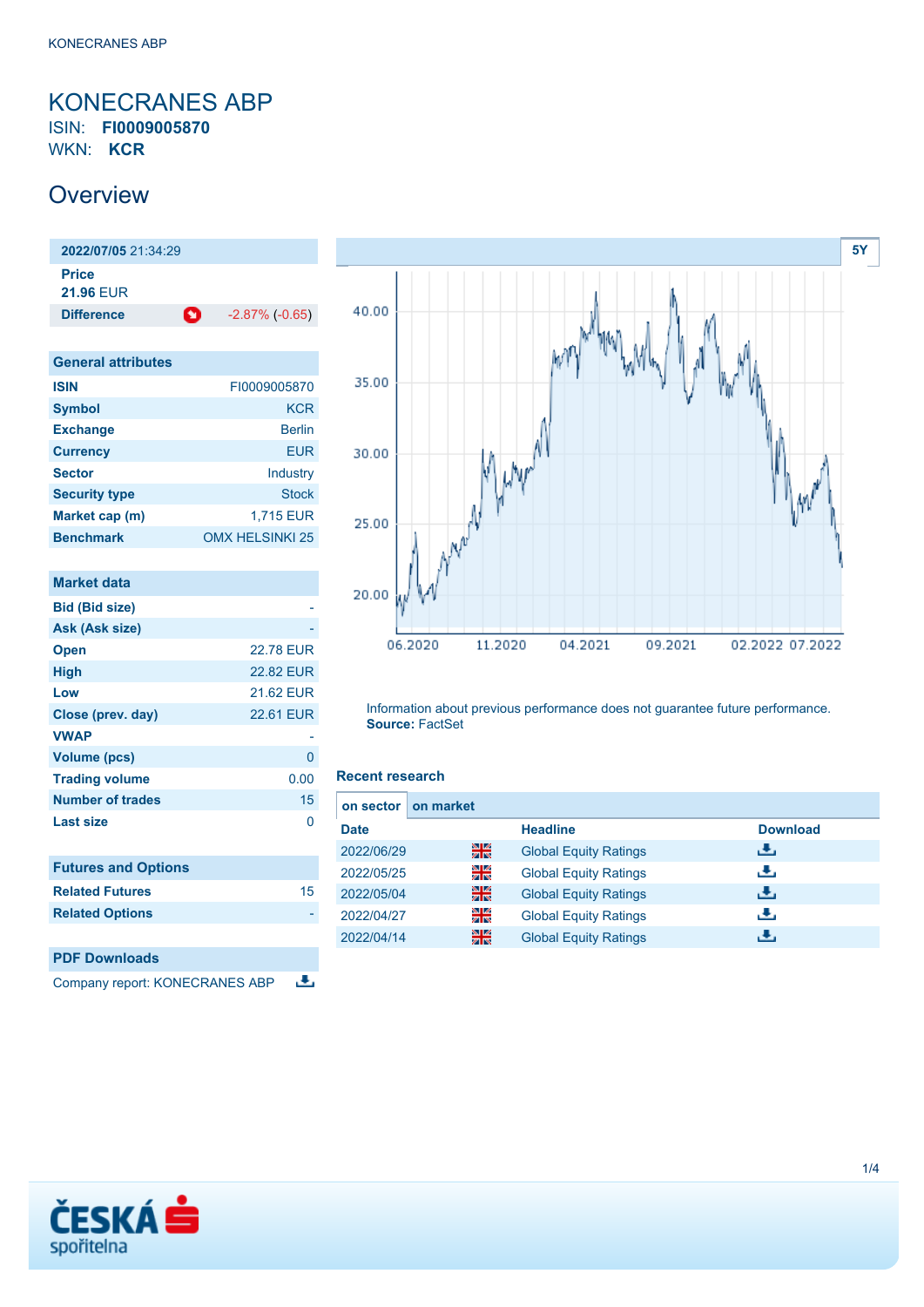### **Details**

**2022/07/05** 21:34:29

**Price**

**21.96** EUR

**Difference 1** -2.87% (-0.65)

| <b>General attributes</b> |                        |
|---------------------------|------------------------|
| <b>ISIN</b>               | FI0009005870           |
| <b>Symbol</b>             | KCR                    |
| <b>Exchange</b>           | <b>Berlin</b>          |
| <b>Currency</b>           | FUR                    |
| <b>Sector</b>             | Industry               |
| <b>Security type</b>      | <b>Stock</b>           |
| Market cap (m)            | 1,715 EUR              |
| <b>Benchmark</b>          | <b>OMX HELSINKI 25</b> |

| <b>22.78 EUR</b> |
|------------------|
| <b>22.82 EUR</b> |
| 21.62 EUR        |
| <b>22.61 EUR</b> |
|                  |
| 0                |
| 0.00             |
| 15               |
|                  |
|                  |

| <b>Performance and Risk</b> |                |           |       |  |
|-----------------------------|----------------|-----------|-------|--|
|                             | 6 <sub>m</sub> | 1Y        | 3Y    |  |
| <b>Perf (%)</b>             | $-39.75%$      | $-41.78%$ |       |  |
| Perf (abs.)                 | $-14.49$       | $-15.76$  |       |  |
| <b>Beta</b>                 | 1.36           | 1.39      | 1.32  |  |
| <b>Volatility</b>           | 49.22          | 41.51     | 38.93 |  |



Information about previous performance does not guarantee future performance. **Source:** FactSet

| <b>Price data</b>                           |                        |
|---------------------------------------------|------------------------|
| Ø price 5 days   Ø volume 5 days (pcs.)     | 22.65 EUR (0)          |
| Ø price 30 days   Ø volume 30 days (pcs.)   | 26.46 EUR (3)          |
| Ø price 100 days   Ø volume 100 days (pcs.) | 27.73 EUR (5)          |
| Ø price 250 days   Ø volume 250 days (pcs.) | 33.01 EUR (2)          |
| <b>YTD High   date</b>                      | 38.38 EUR (2022/01/20) |
| <b>YTD Low   date</b>                       | 21.62 EUR (2022/07/05) |
| 52 Weeks High   date                        | 42.23 EUR (2021/09/07) |
| 52 Weeks Low   date                         | 21.62 EUR (2022/07/05) |

#### **All listings for KONECRANES ABP**

| ⊷                                                        |                |                   |                      |                                 |                            |
|----------------------------------------------------------|----------------|-------------------|----------------------|---------------------------------|----------------------------|
| Exchange $\Box$                                          | <b>Date</b>    | <b>Time Price</b> |                      | <b>Trading</b><br>volume (mio.) | <b>Number of</b><br>trades |
| Tradegate                                                | 2022/<br>07/05 |                   | 22:27 22:00 EUR 0.01 |                                 | 4                          |
| Stuttgart                                                | 2022/<br>07/05 |                   | 16:23 21.73 EUR 0.00 |                                 | 10                         |
| Nasdag Helsinki                                          | 2022/<br>07/05 |                   | 17:29 21.65 EUR 7.78 |                                 | 2,459                      |
| London Stock Exchange<br><b>European Trade Reporting</b> | 2022/<br>07/05 |                   | 17:25 21.81 EUR 0.00 |                                 | 2                          |
| Frankfurt                                                | 2022/          |                   | 17:15 21.61 EUR 0.00 |                                 | 5                          |

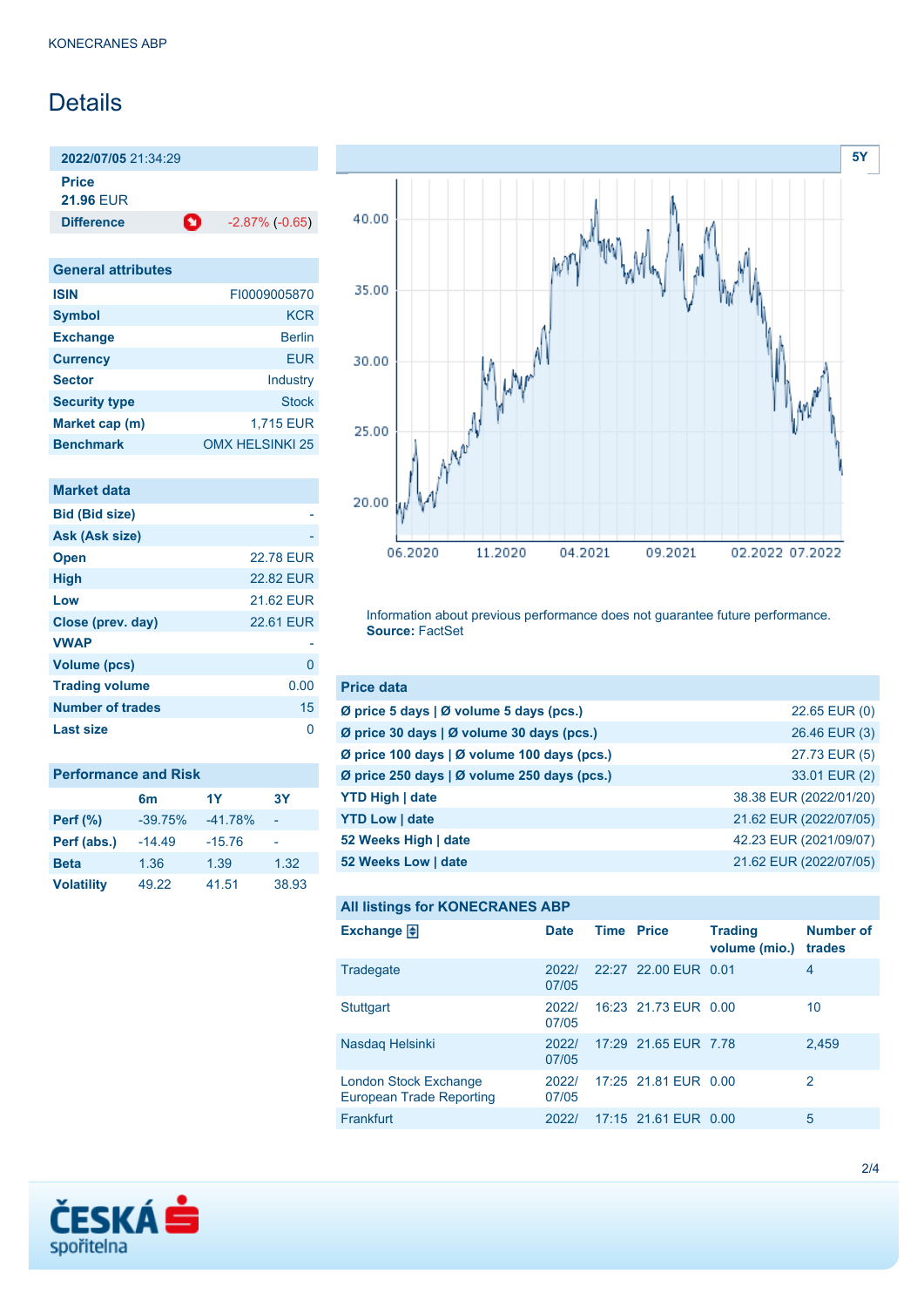|                               | 07/05          |                            |    |
|-------------------------------|----------------|----------------------------|----|
| <b>FINRA other OTC Issues</b> | 06/30          | 2022/ 15:32 24.00 USD 0.00 |    |
| <b>Duesseldorf</b>            | 2022/<br>07/05 | 19:31 21.72 FUR 0.00       | 9  |
| <b>Berlin</b>                 | 07/05          | 2022/ 21:34 21.96 EUR 0.00 | 15 |